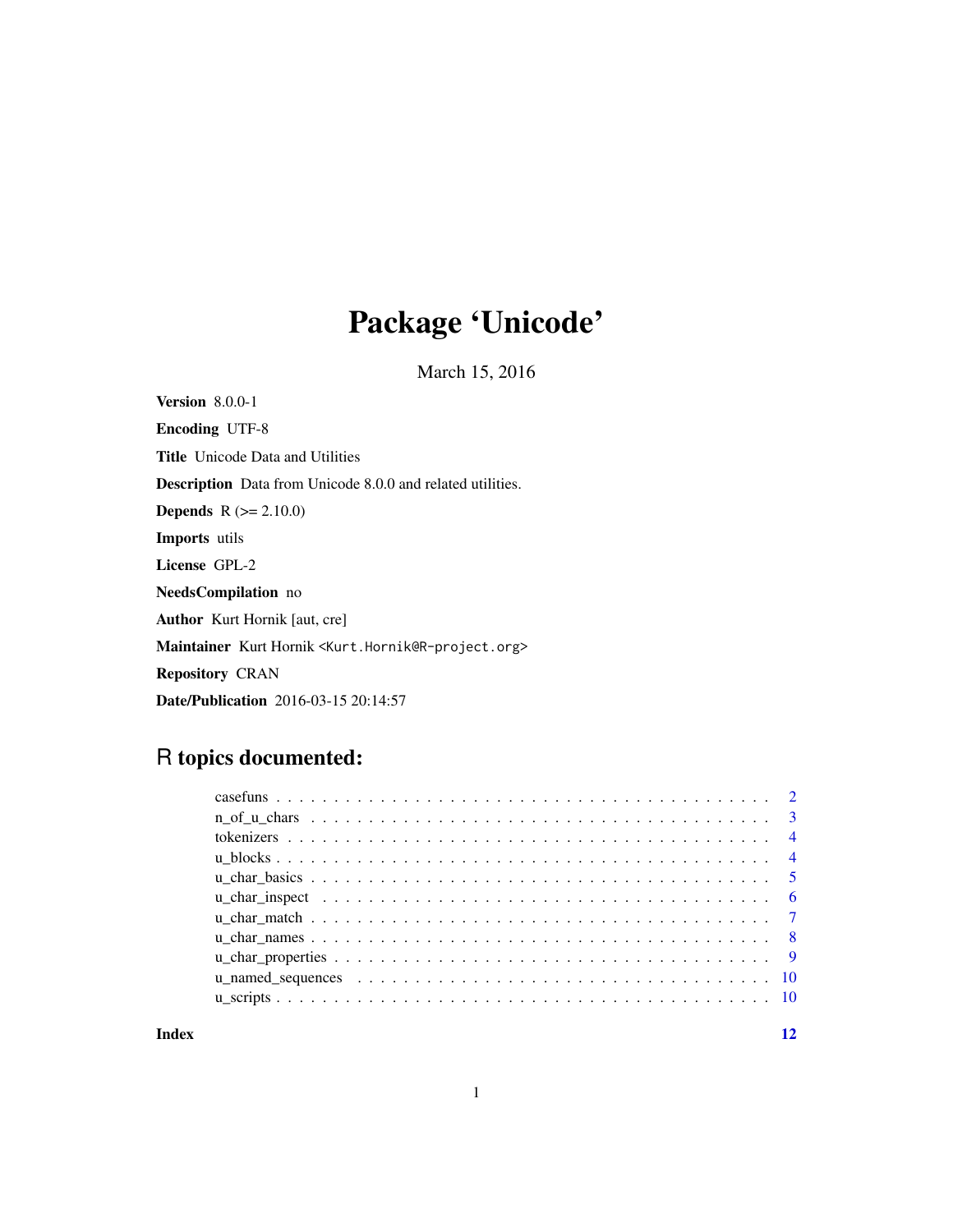<span id="page-1-0"></span>

#### Description

Default Unicode algorithms for case conversion.

#### Usage

```
u_to_lower_case(x)
u_to_upper_case(x)
u_to_title_case(x)
u_case_fold(x)
```
#### Arguments

x R objects (see **Details**).

#### Details

These functions are generic functions, with methods for the Unicode character classes ([u\\_char](#page-4-1), [u\\_char\\_range](#page-4-1), and [u\\_char\\_seq](#page-4-1)) which suitably apply the case mappings to the Unicode characters given by x, and a default method which treats x as a vector of "Unicode strings", and returns a vector of UTF-8 encoded character strings with the results of the case conversion of the elements of x.

Currently, only the unconditional case maps are available for conversion to lower, upper or title case: other variants may be added eventually.

Currently, conversion to title case is only available for [u\\_char](#page-4-1) objects. Other methods will be added eventually (once the Unicode text segmentation algorithm is implemented for detecting word boundaries).

Currently, u\_case\_fold only performs *full* case folding using the Unicode case mappings with status "C" and "F": other variants will be added eventually.

#### Value

For the methods for the Unicode character classes, a [u\\_char\\_seq](#page-4-1) vector of Unicode character sequences with the conversions of the characters in x.

For the default method, a UTF-8 encoded character string with the results of the case conversions of the elements of x.

```
## Latin upper case letters A to Z:
x <- as.u_char(as.u_char_range("0041..005A"))
## In case we did not know the code points, we could use e.g.
x <- as.u_char(utf8ToInt(paste(LETTERS, collapse = "")))
sapply(x, intToUtf8)
## Unicode character method:
```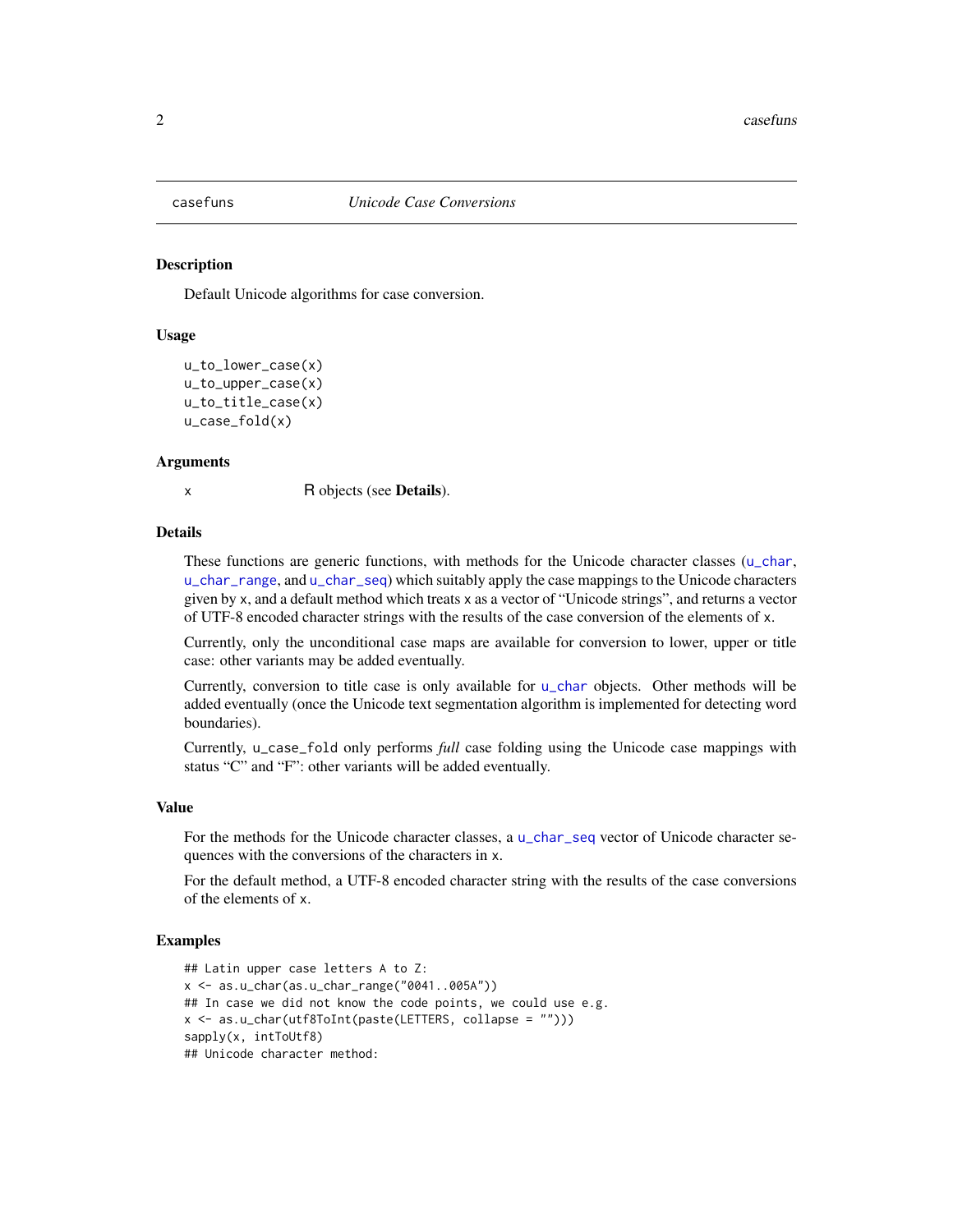# <span id="page-2-0"></span>n\_of\_u\_chars 3

```
sapply(u_to_lower_case(x), intToUtf8)
## Default method:
u_to_lower_case(LETTERS)
u_case_fold("Hi Dave.")
## More interesting stuff: sharp s.
u_to_upper_case("heiß")
## Note that the default full upper case mapping of U+00DF (LATIN SMALL
## LETTER SHARP S) is *not* to U+1E9E (LATIN CAPITAL LETTER SHARP S).
u_case_fold("heiß")
```
n\_of\_u\_chars *Unicode Character Counts*

# Description

Compute the number of Unicode characters (code points) in sequences or ranges of Unicode characters.

#### Usage

```
n_of_u_chars(x)
```
# Arguments

x a vector of Unicode characters, character ranges, or character sequences.

# Value

An integer vector with the numbers of Unicode characters specified by the elements of x.

```
## How many code points are assigned to the Latin and Cyrillic scripts?
x <- u_scripts(c("Latn", "Cyrl"))
## Numbers in the respective ranges:
n <- lapply(x, n_of_u_chars)
n
## Total number:
sapply(n, sum)
```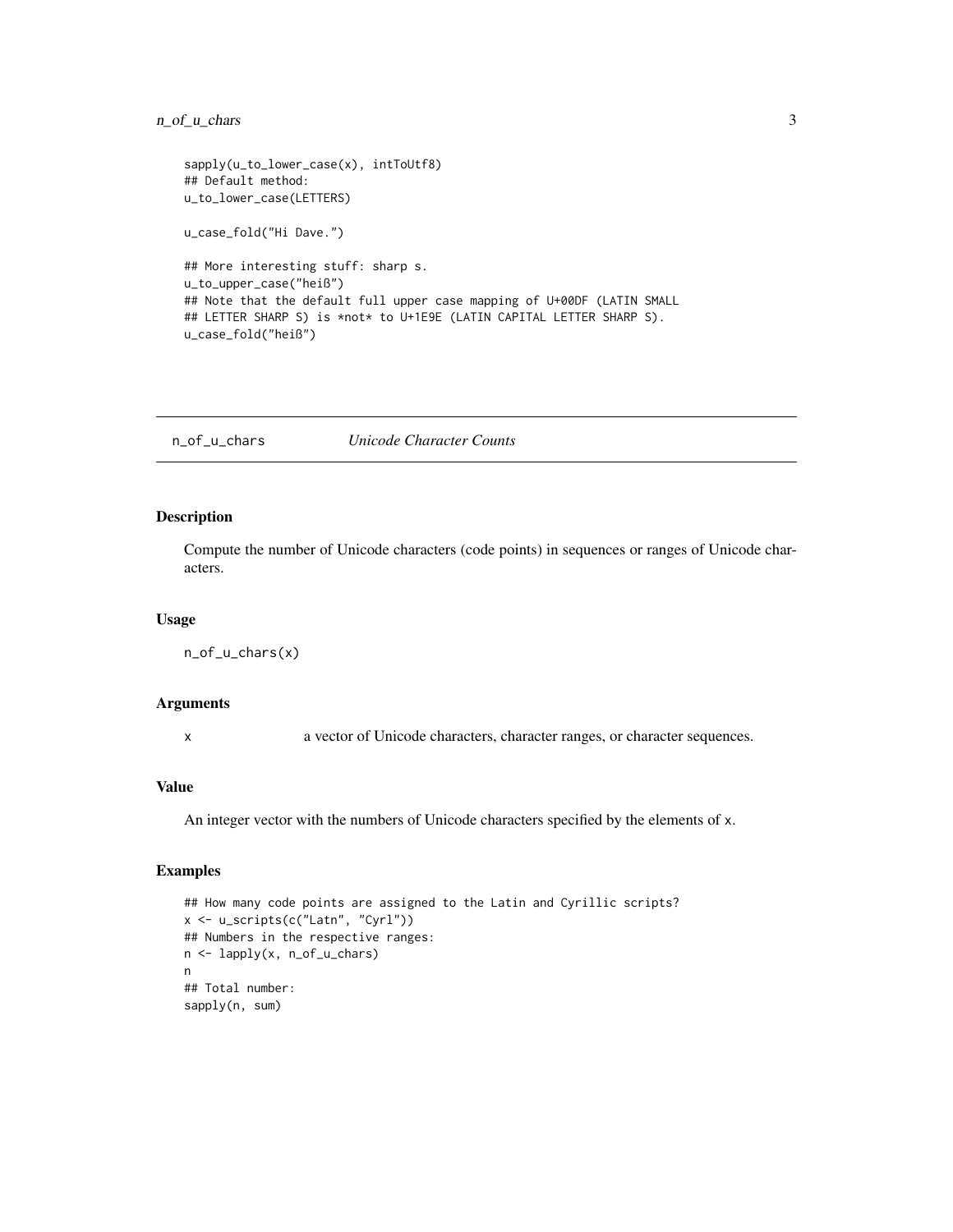<span id="page-3-0"></span>

### Description

A simple Unicode alphabetic tokenizer.

# Usage

```
Unicode_alphabetic_tokenizer(x)
```
# Arguments

x a character vector.

#### Details

Tokenization first replaces the elements of x by their Unicode character sequences. Then, the nonalphabetic characters (i.e., the ones which do not have the Alphabetic property) are replaced by blanks, and the corresponding strings are split according to the blanks.

# Value

A character vector with the tokenized strings.

u\_blocks *Unicode Blocks*

# Description

Unicode blocks.

#### Usage

u\_blocks(x)

#### Arguments

x a character vector with the names of Unicode blocks.

# Value

If x is missing, a list of the Unicode blocks given as [u\\_char\\_range](#page-4-1) Unicode character ranges, with the (full) block names as names.

If x is given, a (sub)list of the specific Unicode blocks.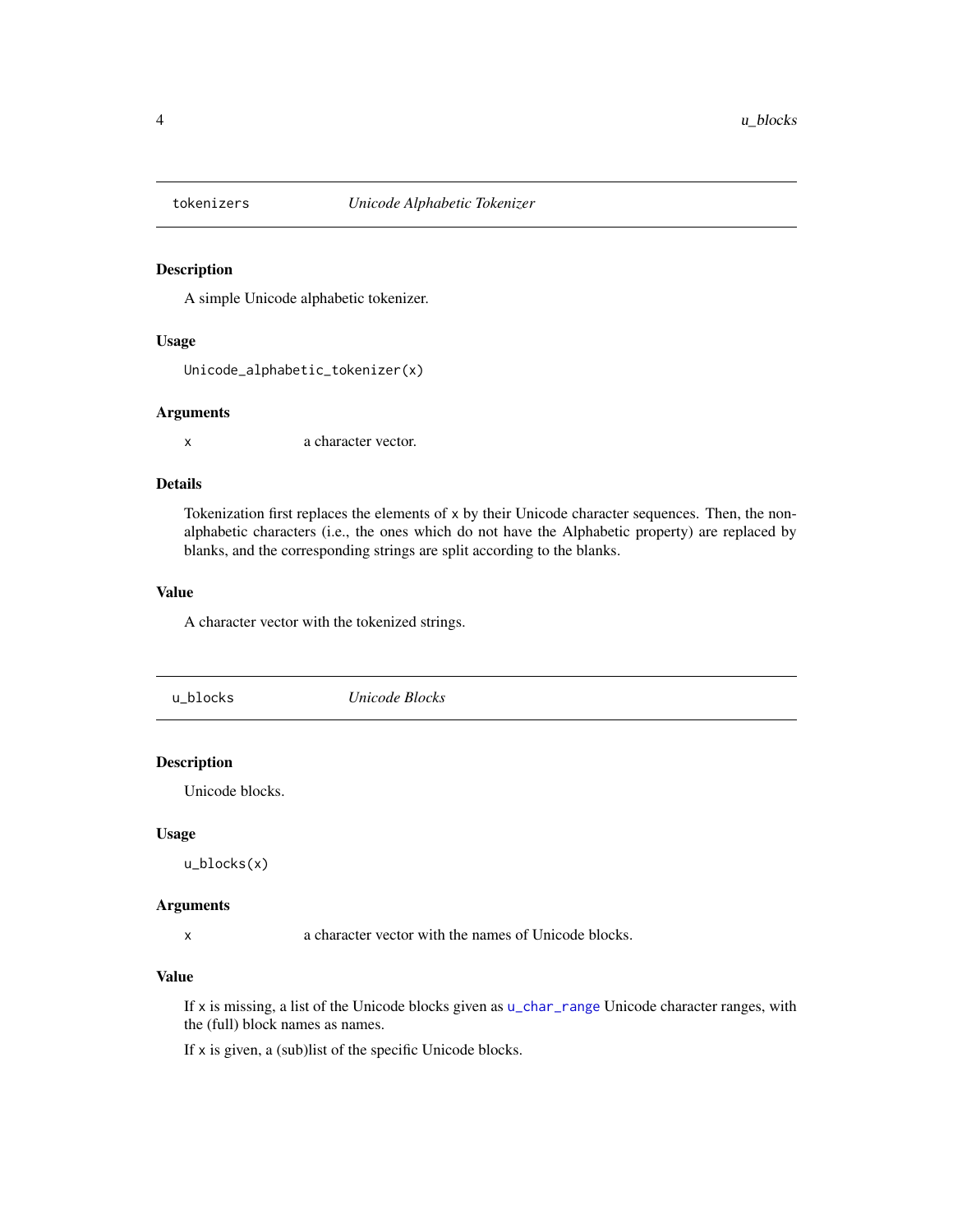# <span id="page-4-0"></span> $u_{\text{right}}$  basics  $5$

#### References

Unicode Character Database (<http://www.unicode.org/ucd/>)

#### See Also

[u\\_char\\_property](#page-8-1) to find the block (property) of Unicode characters.

u\_char\_basics *Unicode Character Objects*

#### <span id="page-4-1"></span>Description

Data structures and basic methods for Unicode character data.

#### Usage

```
as.u_char(x)
as.u_char_range(x)
as.u_char_seq(x, sep = NA_character_)
```
#### **Arguments**

|     | R objects coercible to the respective Unicode character data types, see <b>Details</b> . |
|-----|------------------------------------------------------------------------------------------|
| sep | a character string.                                                                      |

# Details

Package Unicode provides three basic classes for representing Unicode characters: u\_char for vectors of Unicode characters, u\_char\_range for vectors of Unicode character ranges, and u\_char\_seq for vectors of Unicode character sequences. Objects from these classes are created via the respective coercion functions.

as.u\_char knows to coerce integers or hex strings (with or without a leading '0x' or the 'U+' typically used for Unicode characters) giving the corresponding code points. It can also handle Unicode character ranges, flattening them out into the corresponding vector of Unicode characters. To "coerce" a UTF-8 encoded R character string to the corresponding Unicode character object, use coercion on the result of obtaining the integer code points via [utf8ToInt](#page-0-0).

as.u\_char\_range knows to coerce character strings of single Unicode characters or a Unicode range expression with the hex codes of two Unicode characters collapsed by '..' (currently, hardwired). It can also handle u\_char objects, coercing them to ranges of single code points.

as.u\_char\_seq knows to coerce character strings with the hex codes of Unicode characters collapsed by a non-empty sep. The default corresponds to using ',' if the strings use surrounding angles, and ' ' otherwise. If sep is empty or has length zero, the character strings are used as is, re-encoded in UTF-8 if necessary, and mapped to the corresponding Unicode character sequences using [utf8ToInt](#page-0-0). as.u\_char\_seq can also handle Unicode character ranges (giving the corresponding flattened out Unicode character sequences), or lists of objects coercible to Unicode characters via as.u\_char.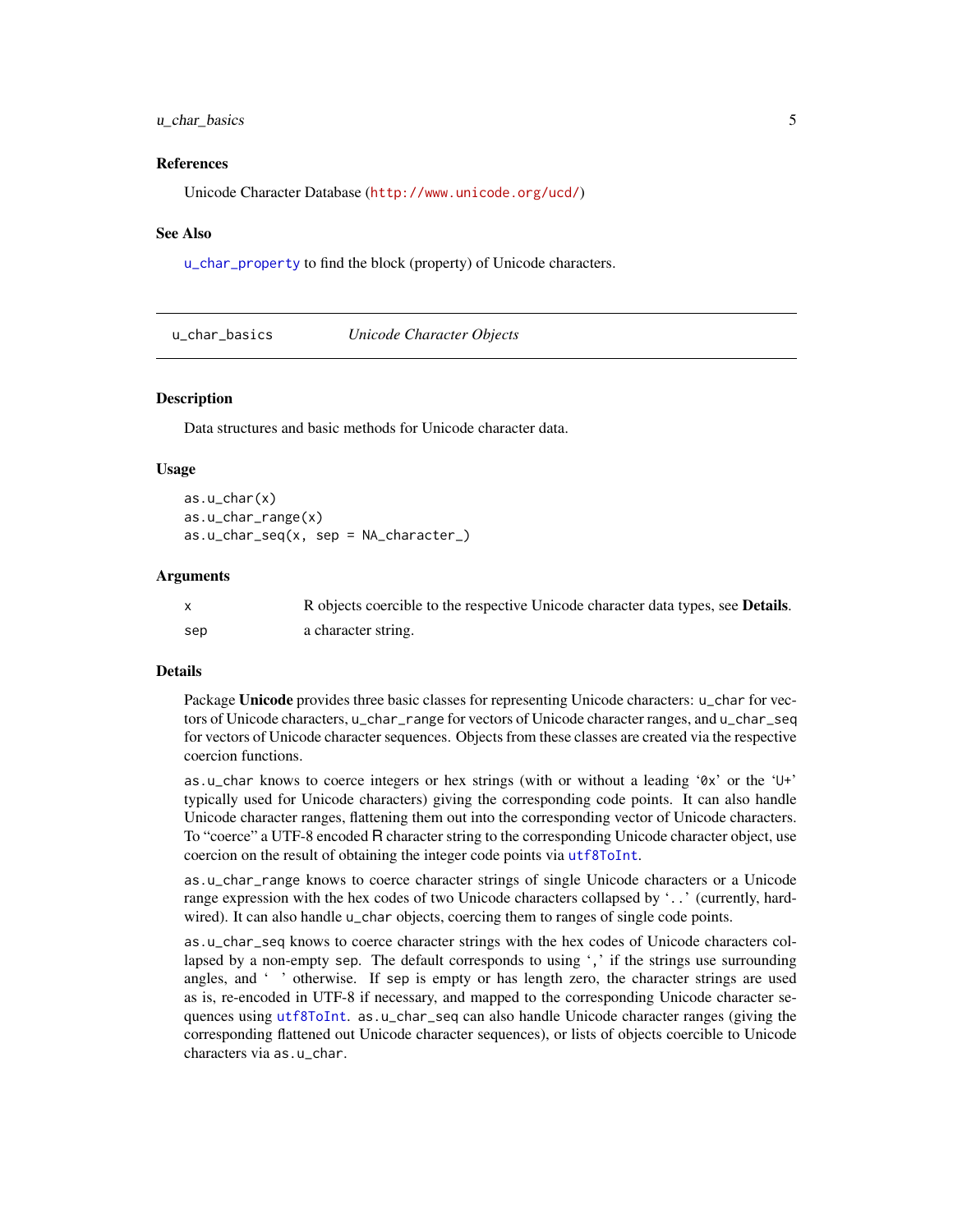<span id="page-5-0"></span>All classes currently have as.character, as.data.frame, c, format, print, rep, unique and [ subscript methods. More methods will be added eventually.

# Value

For as.u\_char, a u\_char object giving a vector of Unicode characters.

For as.u\_char\_range, a u\_char\_range object giving a vector of Unicode character ranges.

For as.u\_char\_seq, a u\_char\_seq object giving a vector of Unicode character sequences.

# References

```
Unicode Character Database (http://www.unicode.org/ucd/),
http://en.wikipedia.org/wiki/Unicode
```
#### Examples

```
x <- as.u_char_range(c("00AA..00AC", "01CC"))
x
## Corresponding Unicode character sequence object:
as.u_char_seq(x)
## Corresponding Unicode character object with all code points:
as.u_char(x)
## Inspect all Unicode characters in the range:
u_char_inspect(x)
## Turning R character strings into the respective Unicode character
## sequences:
as.u_char_seq(c("Austria", "Trantor"), "")
## which can then be subscripted "as usual", e.g.:
x <- as.u_char_seq(c("Austria", "Trantor"), "")[[1L]][c(3L, 5L)]
x
## To reassemble the character strings:
intToUtf8(x)
```
u\_char\_inspect *Unicode Character Inspection*

# Description

Inspect Unicode characters.

#### Usage

```
u_char_inspect(x)
```
#### **Arguments**

x an R object which can be coerced to a [u\\_char](#page-4-1) vector of Unicode characters via [as.u\\_char](#page-4-1).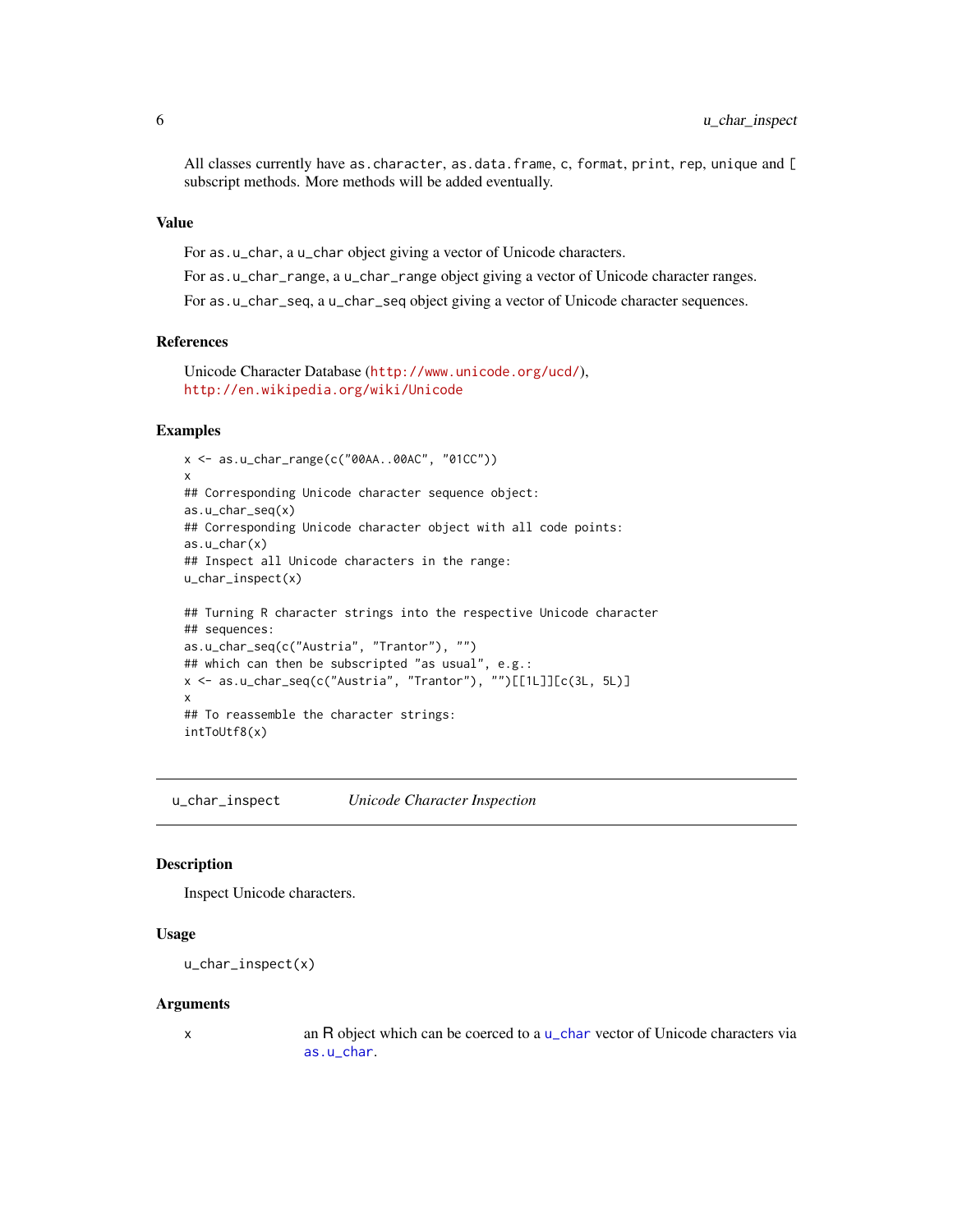# <span id="page-6-0"></span>u\_char\_match 7

# Value

A data frame with variables Code, Name and Char, giving the code and name of the given characters and the R character vectors corresponding to the code points.

#### Examples

```
## Who has ever seen a capital sharp s?
x <- u_char_from_name(c("LATIN SMALL LETTER SHARP S",
                        "LATIN CAPITAL LETTER SHARP S"))
u_char_inspect(x)
## (Does this display anything useful?)
```
u\_char\_match *Unicode Character Matching*

# Description

Match Unicode characters to Unicode character ranges.

#### Usage

u\_char\_match(x, table, nomatch = NA\_integer\_) x %uin% table

# Arguments

| $\mathsf{x}$ | an R object which can be coerced to a $\mu$ -char vector of Unicode characters via<br>$as.u_{char}$ . |
|--------------|-------------------------------------------------------------------------------------------------------|
| table        | an R object coercible to a u_char_range vector of Unicode character range via<br>as.u_char_range.     |
| nomatch      | the value to be returned (after coercion to integer) in the case when no match is<br>found.           |

#### Details

u\_char\_match returns a vector of the positions of the (first) matches of the Unicode characters given by x (after coercion via [as.u\\_char](#page-4-1)) to the Unicode character ranges given by table (after coercion via [as.u\\_char\\_range](#page-4-1)).

%uin% returns a logical vector indicating if there was a match or not.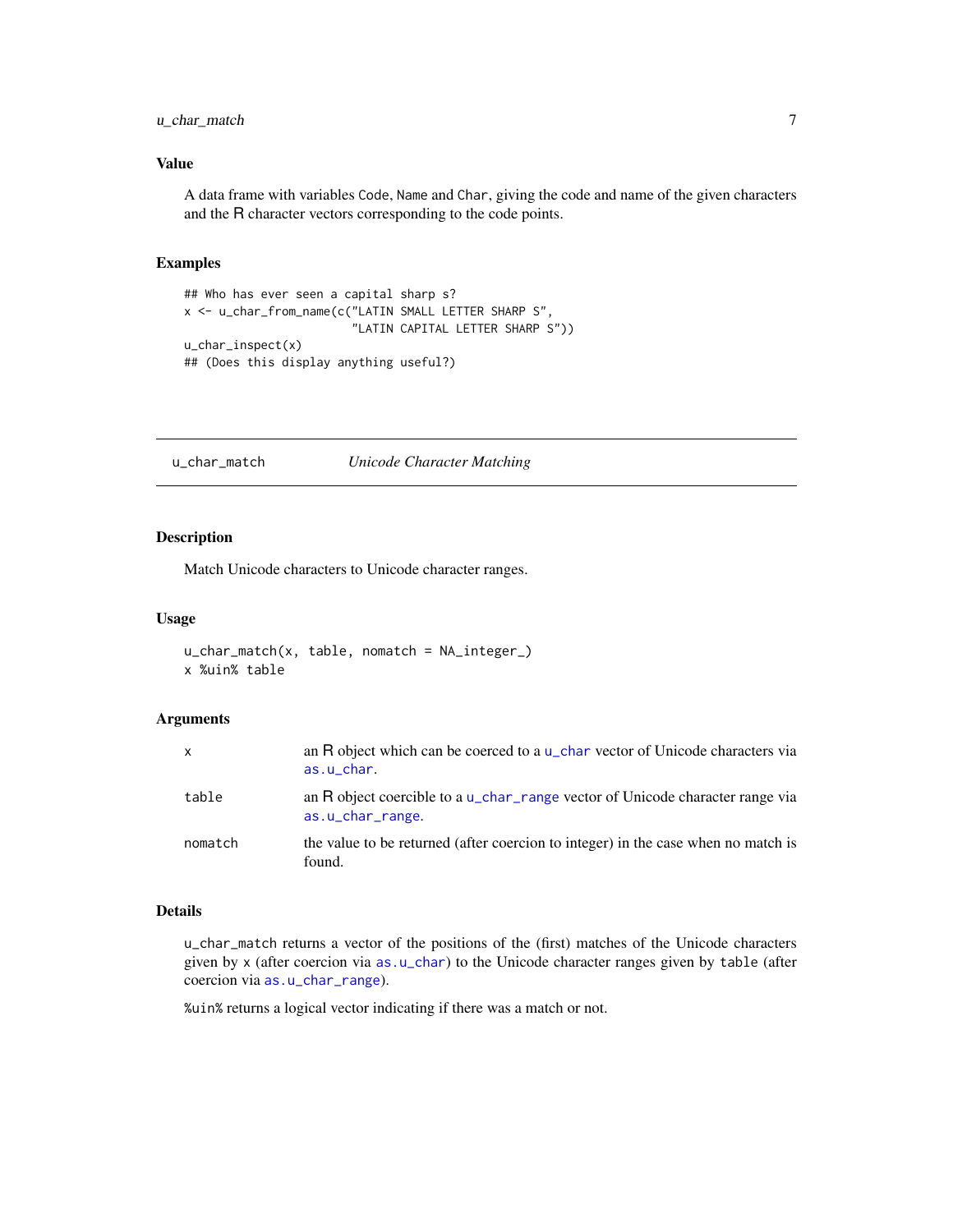<span id="page-7-0"></span>

#### **Description**

Find the names or labels of Unicode characters, or Unicode characters by their name.

### Usage

```
u_char_name(x)
u_{\text{c}}char_from_name(x, type = c("exact", "grep"), ...)
u_char_label(x)
```
#### Arguments

|                         | an R object which can be coerced to a $\mu$ -char vector of Unicode characters via |
|-------------------------|------------------------------------------------------------------------------------|
|                         | as, u_char for u_char_name and u_char_label; a character vector otherwise.         |
| type                    | one of "exact" or "grep", or an abbreviation thereof.                              |
| $\cdot$ $\cdot$ $\cdot$ | arguments to be passed to grepl when using this for pattern matching.              |

# Details

The Unicode Standard provides a convention for labeling code points that do not have character names (control, reserved, noncharacter, private-use and surrogate code points). These labels can be obtained by u\_char\_label.

By default, exact matching is used for finding Unicode characters by name. When type = "grep", [grepl](#page-0-0) is used for matching x against the Unicode character names; for now, Hangul syllable and CJK Unified Ideograph names are ignored in this case.

#### Value

For u\_char\_name and u\_char\_label, a character vector with the names or labels, respectively, of the corresponding Unicode characters.

For u\_char\_from\_name, a [u\\_char](#page-4-1) object giving the Unicode characters with name exactly matching the given names.

```
x <- as.u_char(utf8ToInt("Austria"))
u_char_name(x)
## Derived Hangul syllable character names are also supported for
## finding characters by exact matching:
x <- u_char_name("0xAC00")
x
u_char_from_name(x)
```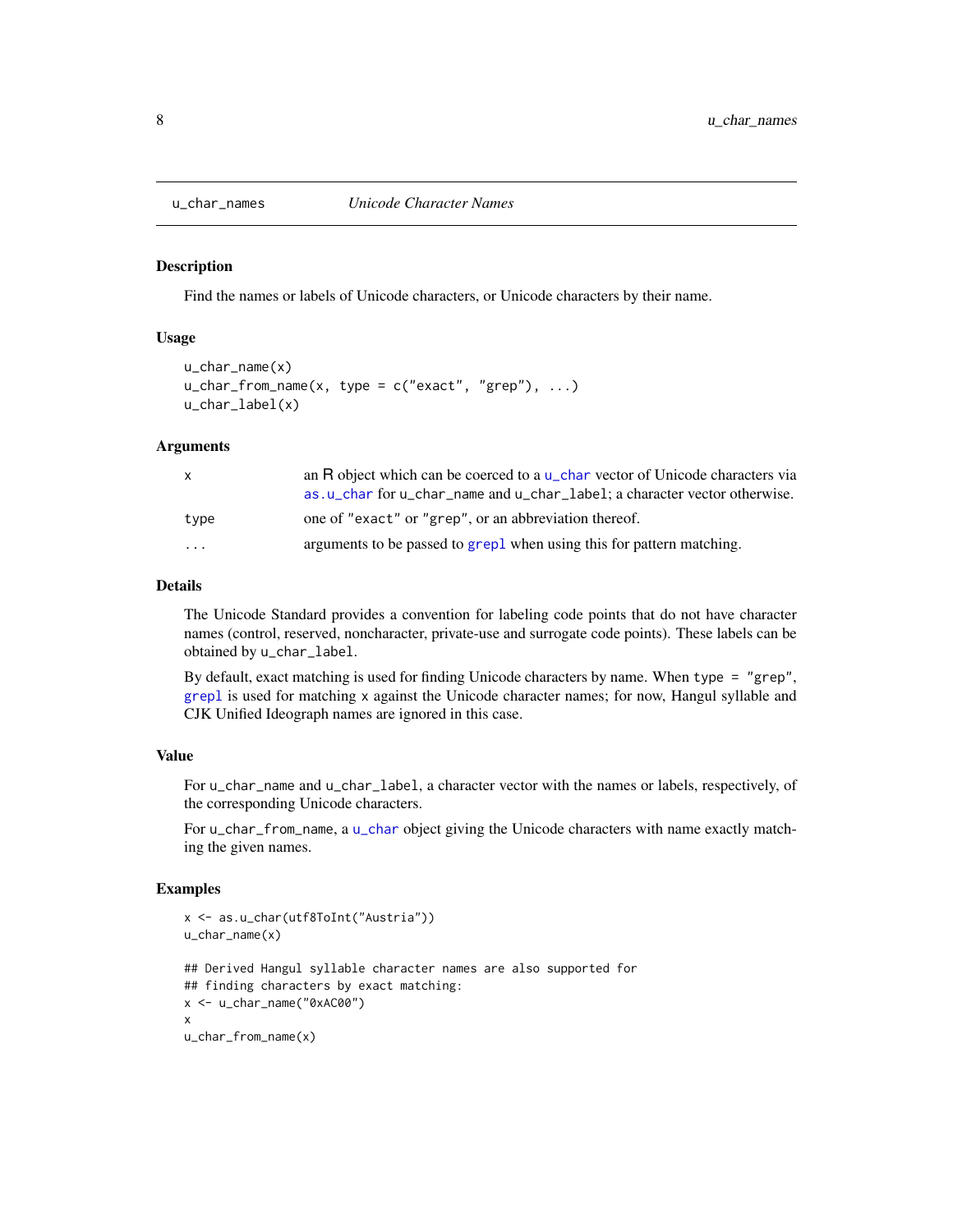# <span id="page-8-0"></span>u\_char\_properties 9

```
## Find all Unicode characters with name matching 'DIGIT ONE'.
x <- u_char_from_name("\\bDIGIT ONE\\b", "g")
## And show their names.
u_char_name(x)
```
u\_char\_properties *Unicode Character Properties*

#### <span id="page-8-1"></span>Description

Get the properties of Unicode characters.

#### Usage

```
u_char_info(x)
u_char_properties(x, which)
u_char_property(x, which)
```
# Arguments

|       | an R object which can be coerced to a $\mu$ -char vector of Unicode characters via<br>as.u char.                                  |
|-------|-----------------------------------------------------------------------------------------------------------------------------------|
| which | a character vector or string (for u_char_property), respectively, with the pos-<br>sibly abbreviated names of Unicode properties. |

# Value

For u\_char\_info, a data frame with variables giving the Code (Code) and the 'basic' Unicode variables Name, General Category, Canonical Combining Class, Bidi Class, Decomposition, Numeric Value Decimal Digit, Numeric Value Digit, Numeric Value, Bidi Mirrored, Unicode 1 Name, ISO Comment, Simple Uppercase Mapping, Simple Lowercase Mapping, and Simple Titlecase Mapping, with names obtained by replacing white spaces by underscores (e.g., Bidi\_Class.)

For u\_char\_properties, a data frame with the values of the specified properties, or, if no arguments were given, a character vector with the names of all currently available Unicode character properties.

For u\_char\_property, the values of the specified property.

#### Note

Currently, only the property values of a subset of all Unicode character properties can be obtained.

# References

Unicode Character Database (<http://www.unicode.org/ucd/>)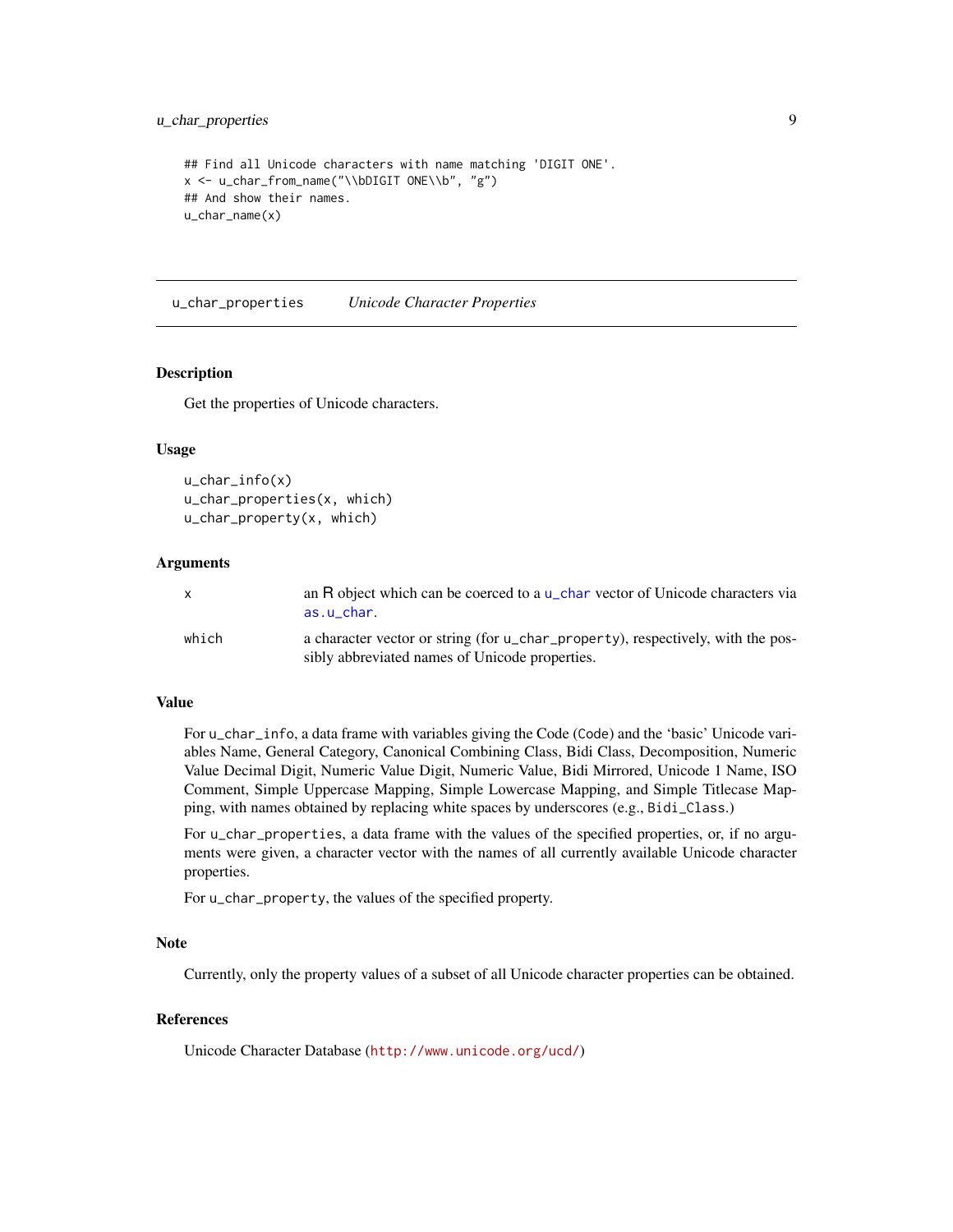# Examples

```
## When was the Euro sign added to Unicode?
x <- u_char_from_name("EURO SIGN")
u_char_property(x, "Age")
## List the currently available Unicode character properties.
u_char_properties()
```
u\_named\_sequences *Unicode Named Sequences*

# Description

Unicode named sequences.

# Usage

u\_named\_sequences()

# Value

A data frame with elements Name and Sequence giving the names and the corresponding Unicode character sequences.

u\_scripts *Unicode Scripts*

# Description

Unicode scripts.

# Usage

u\_scripts(x)

#### Arguments

x a character vector with the names of Unicode scripts.

# Value

If x is missing, a list of the Unicode scripts given as [u\\_char\\_range](#page-4-1) Unicode character ranges, with the (full) block names as names.

If x is given, a (sub)list of the specific Unicode scripts.

<span id="page-9-0"></span>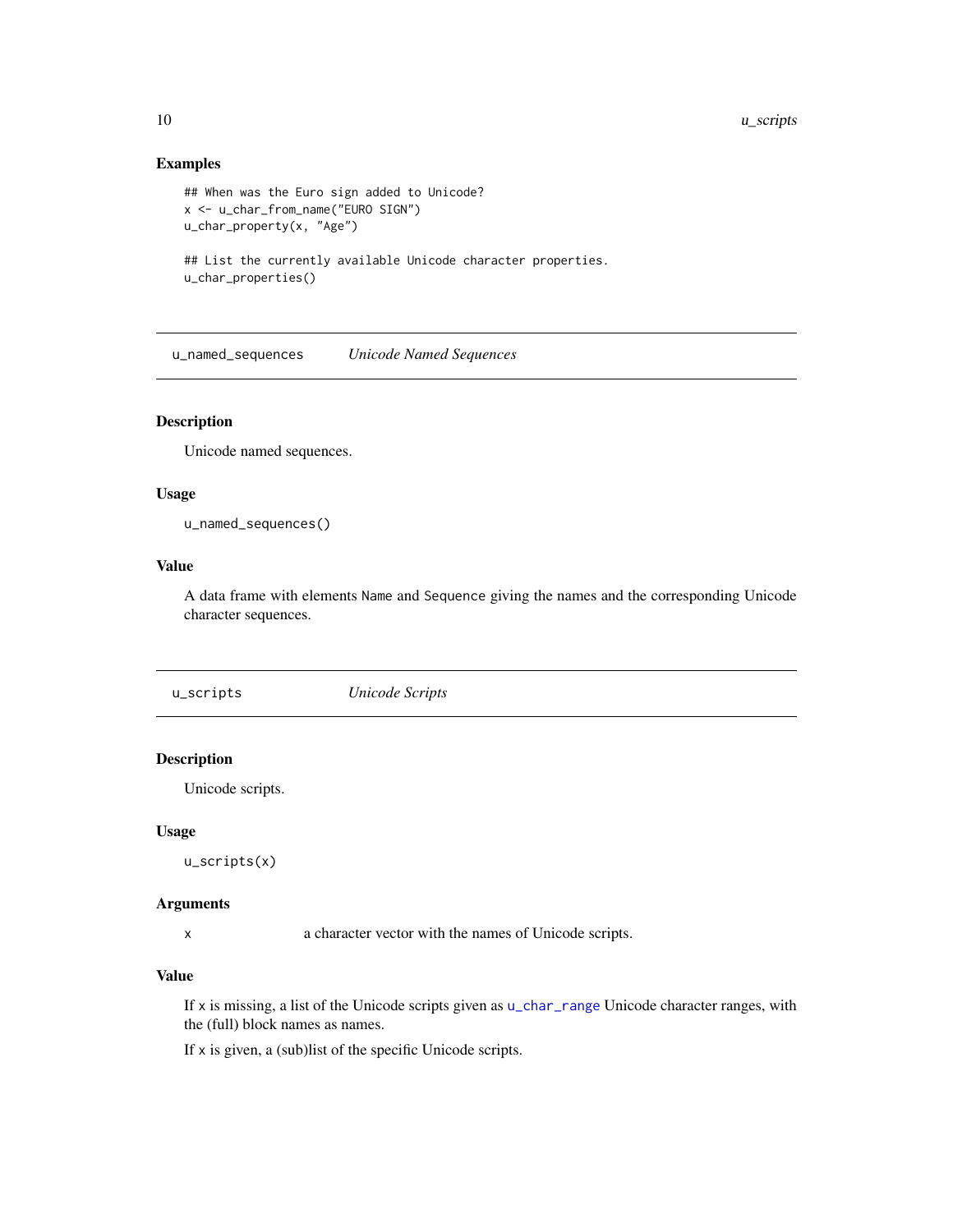#### <span id="page-10-0"></span> $u\_scripts$  11

# References

Unicode Character Database (<http://www.unicode.org/ucd/>)

# See Also

[u\\_char\\_property](#page-8-1) to find the script (property) of Unicode characters.

```
scripts <- u_scripts()
names(scripts)
## Total number of code points assigned to the scripts:
sort(sapply(scripts, function(s) sum(n_of_u_chars(s))),
     decreasing = TRUE)
```